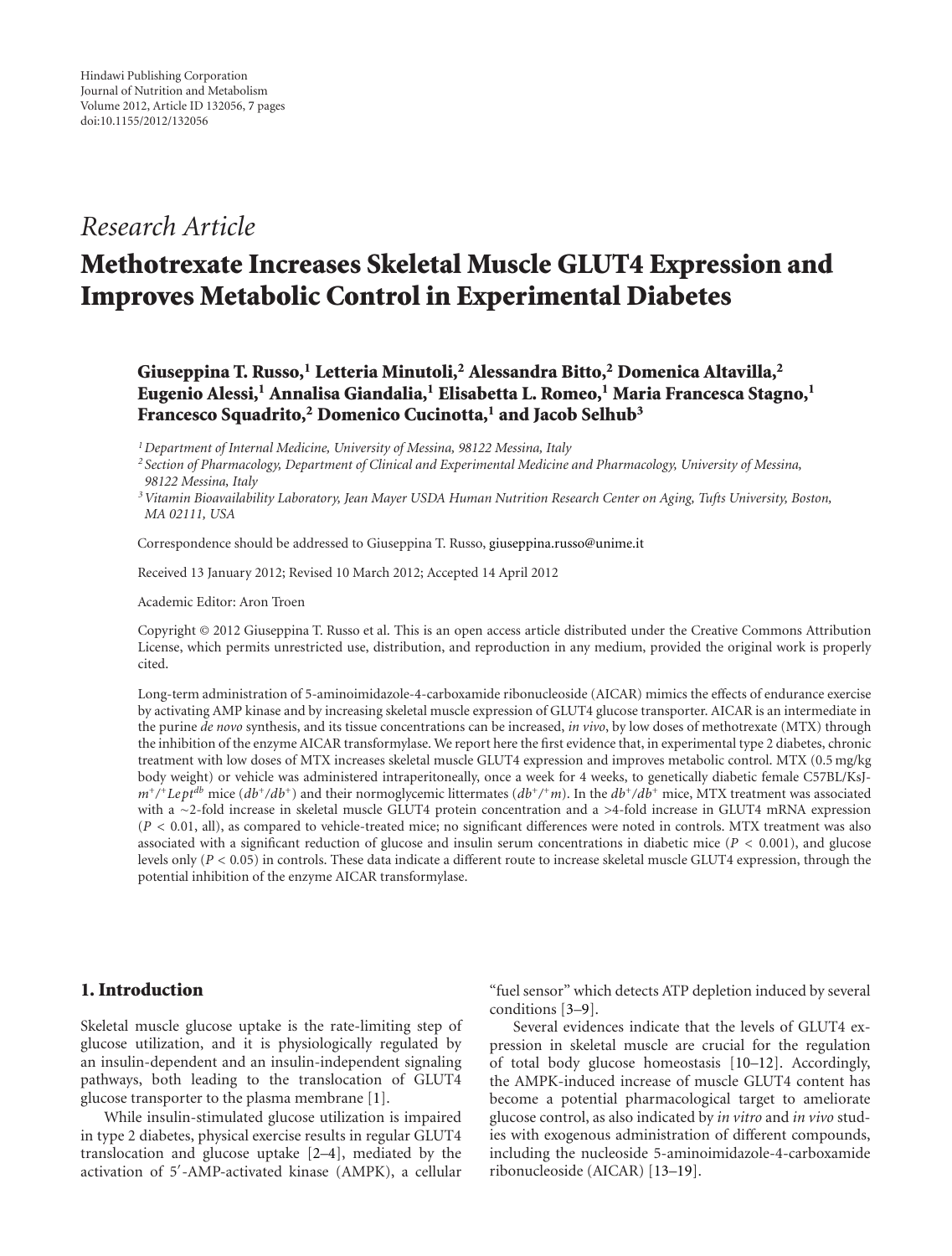Notably, AICAR is also a naturally occurring molecule, an intermediate in the purine *de novo* synthesis, which is metabolized by AICAR transformylase, a folate-dependent enzyme which catalyzes the conversion of AICAR to formyl-AICAR, using 10-formyl tetrahydrofolate (THF) as donor of the formyl group.

Methotrexate (MTX), an anti-inflammatory and immunosuppressive drug commonly used in several chronic inflammatory disorders such as rheumatoid arthritis [\[20–](#page-5-5) [22](#page-5-6)], is a non competitive inhibitor of AICAR transformylase [\[23](#page-5-7)]. The inhibition of this enzyme may lead to an upstream accumulation of AICAR, which in turns determines an increase of adenosine-5 -phosphate and adenosine levels, that are responsible for the anti-inflammatory and the potential atheroprotective effects of MTX [\[24](#page-5-8)[–28](#page-5-9)].

Thus, it has been shown that a 4-week treatment with intermittent low doses of MTX, comparable to those currently used to treat chronic inflammatory disorders, was associated with a severalfold increase of AICAR concentration in splenocytes [\[26\]](#page-5-10).

In the present study, we tested the hypothesis that the same weekly regimen with low doses of MTX [\[26](#page-5-10)] would increase skeletal muscle GLUT4 expression and improve glucose control in a mouse model of type 2 diabetes. These effects may be mediated by the MTX-related inhibition of AICAR transformylase, leading to an upstream accumulation of AICAR, which in turn may activate AMPK and its downstream pathways regulating GLUT4 expression.

#### **2. Materials and Methods**

*2.1. Animals and Experimental Protocol.* The research was reviewed and approved by the institutional animal care and use committee of the University of Messina.

Genetically diabetic female C57BL/KsJ-*m*+*/*+*Leptdb* mice  $(db^{+}/db^{+})$  and their normal littermates  $(db^{+}/^+m)$  were obtained from The Jackson Laboratory (Bar Harbor, MEUSA).  $db^{+}/db^{+}$  mice are a genetic model of type 2 diabetes that display many of the characteristics of the human disease (including hyperglycemia, insulin resistance, and obesity) and a marked decrease in skeletal muscle glucose utilization. The animals were 14 weeks old at the start of the experiments. They were obese, weighing 40–50 g, compared with their nondiabetic littermates, which weighed 25–32 g. During the experiments, the animals were housed one per cage, maintained under controlled environmental conditions (12 hour light/dark cycle, temperature approximately 23◦C).

Animals were provided with water *ad libitum* and a lowfolic acid diet (TD00434, Teklad Diets distributed by Harlan Laboratories, Italy).

Both diabetic and control animals were divided into four subgroups (7 animals each). The first (diabetic) and second (control) subgroups were given weekly intraperitoneal (i.p.) injections (1 mL, using 1 cc syringe and 30 gauge needle) of MTX USP at the dose of 0.5 mg/kg body weight (MTX groups) for 4 weeks; the other two subgroups of diabetic and control mice were treated with pyrogen-free (USP) normal saline (0.9%) (vehicle groups) for 4 weeks [\[21](#page-5-11)]. There were

no apparent adverse effects with either treatments that could be detected by visual inspection.

At the end of each treatment period, mice were anesthetized with ketamine hydrochloride (110 mg/kg), sacrificed, and the hindlimb skeletal muscles were removed, snapfrozen, and stored at −80◦C until analysis.

*2.2. Glucose and Insulin Serum Levels' Measurements.* Nonfasting blood samples for glucose and insulin assays were obtained from the retro-orbital plexus. Retro-orbital blood was drawn in the morning, twenty-four hours after the last MTX injection, promptly centrifuged, and serum was stored at −80◦C until analysis.

Serum glucose concentration was measured by a glucoseoxidase method (Biosystems S.A., Barcelona, Spain), and serum insulin concentration was determined using a mouse insulin ELISA kit (Linco Research, Inc., MO, USA). Insulin resistance was calculated by the homeostasis model assessment  $(HOMA_{IR})$  [\[29](#page-5-12)].

*2.3. Skeletal Muscle GLUT4 mRNA Expression.* GLUT4 mRNA content in hind limb skeletal muscle was measured according to the method reported by Buhl et al. [\[30\]](#page-5-13). Total RNA was isolated from skeletal muscle with OMNIzol reagents. cDNA was made using random primers as described by the manufacturer. Afterwards, PCR Master Mix containing specific primers and Taq polymerase was added. The specific primers were *GLUT-4 sense*: TTC TGG CTC TCA CAG TAC TC; *GLUT4 reverse*: CAT TGA TGC CTG AGA GCTGT; *β-actin sense:* TGG AAT CCT GTG GCA TCC ATG AAA C; *β-actin reverse:* TAA AAC GCA GCT CAG TAA CAG TCC G. The PCR products were stained with ethidium bromide, loaded on agarose gel for electrophoresis, and visualized at UV light.

*2.4. Skeletal Muscle GLUT4 Protein Content.* Total GLUT4 protein content in hind limb skeletal muscle extracts was measured by western blotting technique, using specific monoclonal antibodies. The primary antibody was a rabbit affinity purified polyclonal anti-glut-4 (catalog number CBL243 from Chemicon, Temecula, CA, USA).

*2.4.1. Protein Preparation.* Muscles were removed and stored at −80◦C until analysis. Tissues were weighed and homogenized in 10 mL of ice-cold buffer containing 100 mM HEPES pH 7.6, 150 mM NaCl, 5 mM EDTA, 5 mM  $MgCl<sub>2</sub>$ , 1% Triton X-100, and the following protease inhibitors 2 mM phenylmethylsulphonyl fluoride (PMSF), 5 mg/mL leupeptin, 1 mg/mL Pepstatin, 1 mg/mL aprotinin, and the following phosphatase inhibitor 100 mM sodium orthovanadate, 10 mM sodium fluoride, 10 mM sodium pyrophosphate. The homogenate was centrifuged at 10000 g for 20 min at 4◦C, and the resulting supernatant was centrifuged at 9000 g for 20 min at 4◦C. The protein content of the final supernatant was determined by the Bradford protein assay (Bio-Rad) using BSA standards.

*2.4.2. Determination of GLUT4 by Western Blot Analysis.* Protein samples (40 *μ*g) were denatured in reducing buffer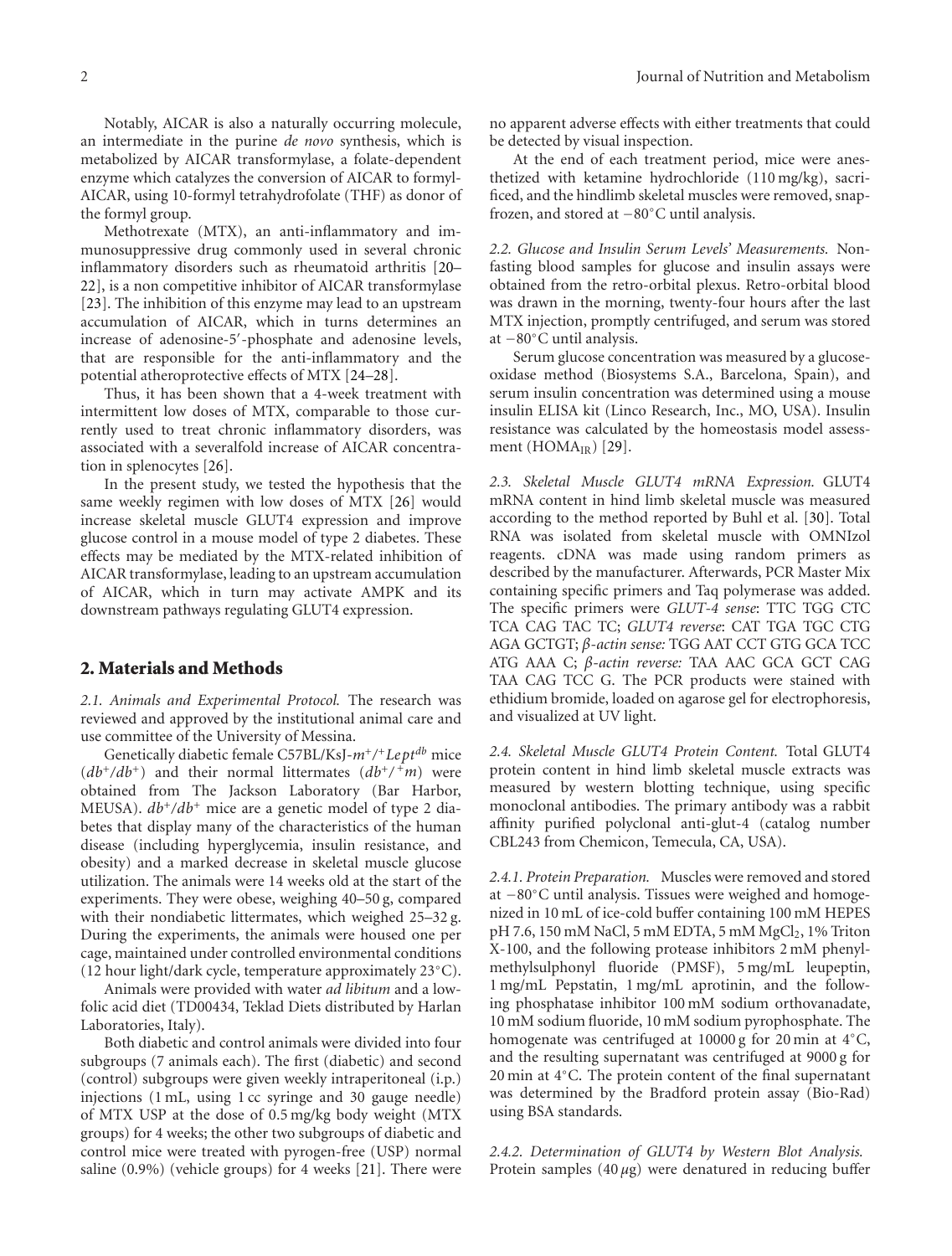(62 mM Tris pH 6.8, 10% glycerol, 2% SDS, 5% *β*-mercaptoethanol, 0.0035 bromophenol blue) and separated by electrophoresis on an SDS (12%) polyacrylamide gel. The separated proteins were transferred on to a nitrocellulose membrane using the transfer buffer (39 mM glycine, 48 mm Tris pH 8.3, 20% methanol) at 200 mA for 1 h. The membranes were blocked with 5% nonfat dry milk in TBS-0.1% Tween for 1 h at room temperature, washed three times for 10 min each in TBS-0.1% Tween, and incubated with a primary GLUT-4 antibody (Chemicon, Temecula, CA, USA) in TBS-0.1% Tween overnight at 4◦C.

After being washed three times for 10 min each in TBS-0.1% Tween, the membranes were incubated with a second antibody peroxidase-conjugated goat anti-rabbit immunoglobulin G (Pierce) for 1 h at room temperature. After three times washing for 10 min each in TBS-0.15%, the membranes were analyzed by the enhanced chemiluminescence system according to the manufacture's protocol (Amersham).

The GLUT4 protein signal was quantified by scanning densitometry using a bioimage analysis system (Bio-Profil). The results from each experimental group were expressed as relative integrated intensity compared with control normal muscles measured with the same batch.

*2.5. Statistical Analysis.* The results were expressed as mean ± SD. Data were analyzed by unpaired Student's *t*-test. When the number of groups analyzed was greater than two, analysis of variance was used. The level for statistical significance was set at *P <* 0*.*05.

#### **3. Results**

The effects of 4-week MTX or vehicle treatments on GLUT4 mRNA and protein expression were compared in diabetic  $(db^{+}/db^{+})$  and control  $(db^{+}/^{+}m)$  mice.

Total GLUT4 mRNA levels in  $db^{+}/^+m$  and  $db^{+}/db^{+}$ mice chronically treated with MTX or vehicle are shown in Figure [1\(a\).](#page-3-0) Skeletal muscle total GLUT4 mRNA levels were comparable between diabetic and control mice treated with vehicle. In *db*+*/db*<sup>+</sup> mice, MTX treatment was associated with a *>*4-fold increase in GLUT-4 mRNA content as compared to vehicle ( $P < 0.01$ ), whereas in  $db^{+}/^+m$  mice the difference between MTX and vehicle groups was not significant.

As shown in Figure [1\(b\),](#page-3-1) total GLUT-4 protein content in skeletal muscle was significantly lower in vehicle-treated  $db^{+}/db^{+}$  than in  $db^{+}/^+m$  mice (*P* < 0.05). In  $db^{+}/db^{+}$  MTXtreated mice, there was a ∼2-fold increase in total skeletal muscle GLUT-4 protein concentration as compared to those treated with vehicle (*P <* 0*.*01), whereas the difference between MTX- and vehicle-treated groups was not significant in controls  $(db^+ / {}^+m)$ .

Effects of MTX or vehicle on metabolic control were then evaluated in both groups (Table [1\)](#page-3-2). As compared to baseline values, *db*+*/db*<sup>+</sup> animals treated with MTX showed a marked reduction of glucose and insulin serum levels (*P <* 0*.*001), whereas these differences were not statistically significant in the vehicle-treated group.

Serum glucose and insulin concentrations did not significantly differ from baseline values after vehicle administration in controls  $(db^{+}/^+m)$  (Table [1\)](#page-3-2). In this group, MTX treatment was associated with a lower, though still significant, decrease of serum glucose levels (*P <* 0*.*05), whereas insulin concentrations remained unchanged from baseline values.

Furthermore, MTX treatment was associated with a significant reduction of insulin resistance  $(HOMA_{IR})$  in both diabetic  $db^{+}/db^{+}$  and control  $db^{+}/^+m$  mice ( $P < 0.001$ ), whereas this decrement was not significant in the vehicletreated groups (Table [1\)](#page-3-2).

In all the study groups, both daily food intake and body weight did not significantly change throughout the experiments (Table [1\)](#page-3-2).

#### **4. Discussion**

In the present study we tested the hypothesis that weekly low doses of MTX would increase skeletal muscle GLUT-4 expression and improve metabolic control in a mouse model of type 2 diabetes.

This hypothesis was based on the fact that MTX is a noncompetitive inhibitor of AICAR transformylase, the folate-dependent enzyme that metabolizes AICAR to formyl-AICAR [\[23,](#page-5-7) [26](#page-5-10)]. The hypothesis predicts that blockage of this enzyme will lead to the upstream accumulation of AICAR [\[26](#page-5-10)], a well-known activator of AMPK and of its downstream pathways, which regulates insulinindependent GLUT4 expression and glucose metabolism [\[31,](#page-5-14) [32](#page-5-15)]. Accumulated AICAR is concerted to be converted in monophosphorylated nucleotide 5-aminoimidazole-4 carboxamide ribonucleotide (ZMP), which is able to activate AMPK, by mimicking the effects of AMP [\[13](#page-5-3)].

Short-term incubation of both cardiac and skeletal muscles with AICAR has been demonstrated to rapidly increase AMPK activity, to induce GLUT4 translocation on plasma membrane, and to stimulate glucose uptake [\[33](#page-5-16)[–35\]](#page-5-17). Moreover, long-term activation of AMPK-dependent pathways, by endurance exercise or AICAR chronic administration, has been shown to increase GLUT4 expression, both at the protein and the mRNA levels [\[15](#page-5-18)[–19](#page-5-4)].

There is a good evidence that the level of GLUT4 expression in skeletal muscle influences total body glucose homeostasis [\[10](#page-5-1), [11](#page-5-19)]. The impairment of glucose uptake by the skeletal muscle GLUT4 is a primary defect in type 2 diabetes  $[1, 3, 4]$  $[1, 3, 4]$  $[1, 3, 4]$  $[1, 3, 4]$  $[1, 3, 4]$  $[1, 3, 4]$ .

Total GLUT4 concentrations in skeletal muscle have been demonstrated to correlate with muscle glucose uptake capacity and whole body glucose disposal [\[12](#page-5-2)]. This finding is further supported by several observations. The selective disruption of GLUT4 transporter in mouse muscle results in a severe insulin resistance and glucose intolerance [\[11\]](#page-5-19), whereas its overexpression ameliorates both glucose and lipid metabolism in transgenic mice [\[10\]](#page-5-1). Moreover, the expression of the human GLUT4 gene in the same strain of mice used in our experiments also resulted in improved basal glucose control, together with an increase in insulin sensitivity [\[36\]](#page-5-20).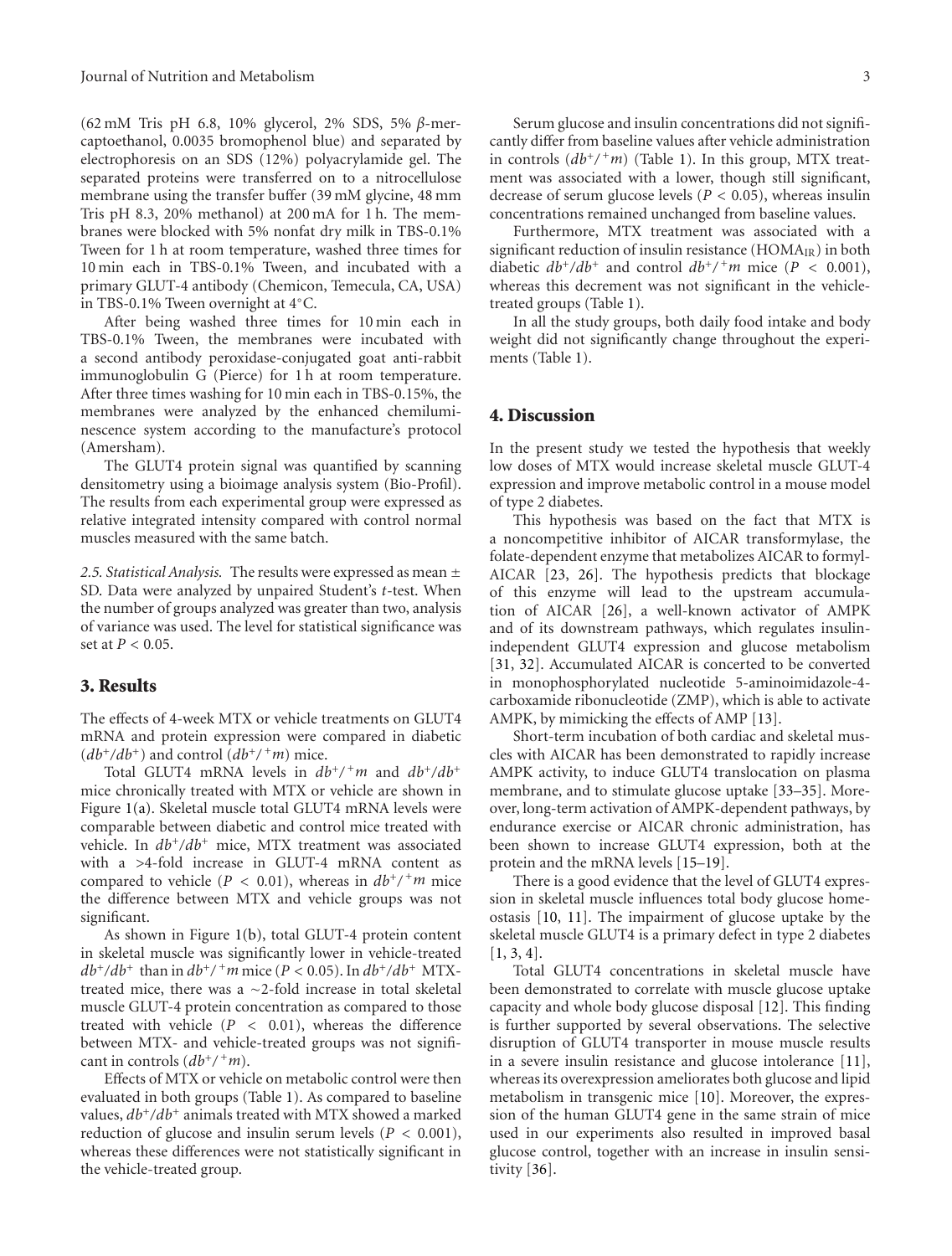<span id="page-3-1"></span><span id="page-3-0"></span>

Figure 1: (a) GLUT4 mRNA expression in muscle specimens collected from normoglycemic *db*+*/* <sup>+</sup>*m* mice and diabetic *db*+*/db*<sup>+</sup> mice treated with either vehicle (white bars) or methotrexate (black bars). The upper panel shows representative gels highlighting GLUT4 mRNA expression. The lower panel shows quantitative data and represents the mean <sup>±</sup> SD of seven experiments. <sup>∗</sup>*<sup>P</sup> <sup>&</sup>lt;* <sup>0</sup>*.*01 versus *db*+*/db*<sup>+</sup> plus vehicle. (b) Western blot analysis of the GLUT4 protein in muscle specimens from normoglycemic *db*+*/* <sup>+</sup>*m* mice and diabetic *db*+*/db*<sup>+</sup> mice treated with either vehicle (white bars) or methotrexate (black bars). The upper panel shows representative autoradiography highlighting GLUT4 protein expression. The lower panel shows quantitative data and represents the mean <sup>±</sup> SD of seven experiments. <sup>∗</sup>*<sup>P</sup> <sup>&</sup>lt;* <sup>0</sup>*.*01 versus  $db^{+}/db^{+}$  plus vehicle ; <sup>†</sup>*P* < 0.05 versus  $db^{+}/^+m$  plus vehicle.

<span id="page-3-2"></span>

| TABLE 1: Nonfasting glucose and insulin serum levels in genetically diabetic female C57BL/KsJ- $m^+/$ +Lept <sup>db</sup> mice ( $db^+/db^+$ ) and their normal |
|-----------------------------------------------------------------------------------------------------------------------------------------------------------------|
| littermates $(db^{+}/^{\dagger}m)$ at baseline and after 4 weeks of treatment with methotrexate (MTX) or vehicle.                                               |

|                                  |                 | $db^{+}/^+m$    |                   | $db^+/db^+$     |                      |
|----------------------------------|-----------------|-----------------|-------------------|-----------------|----------------------|
|                                  |                 | Vehicle         | <b>MTX</b>        | Vehicle         | <b>MTX</b>           |
| Body weight (gr)                 | Baseline        | $26 \pm 4$      | $27 \pm 4$        | $40 + 7$        | $42 \pm 6$           |
|                                  | After treatment | $28 \pm 5$      | $26 \pm 5$        | $43 \pm 5$      | $39 \pm 5$           |
| Glucose $(mg/dL)$                | Baseline        | $185 \pm 9$     | $178 \pm 10$      | $543 \pm 28$    | $521 \pm 19$         |
|                                  | After treatment | $177 + 11$      | $155 \pm 8^*$     | $499 + 26$      | $293 \pm 15^{*}$     |
| Insulin $(pmol/L)$               | Baseline        | $68 \pm 12$     | $75 + 7$          | $165 \pm 18$    | $171 \pm 14$         |
|                                  | After treatment | $64 \pm 9$      | $60 \pm 6$        | $159 + 15$      | $112 \pm 11^{\#}$    |
| $HOMA_{IR}$ (mmol/L $*\mu$ UI/L) | Baseline        | $5.18 \pm 0.92$ | $5.49 \pm 0.53$   | $36.87 \pm 3.9$ | $36.66 \pm 4.2$      |
|                                  | After treatment | $4.66 \pm 0.64$ | $3.83 \pm 0.52^*$ | $32.65 \pm 4.8$ | $13.51 \pm 2.2^{\#}$ |

Data are means <sup>±</sup> SD. Only significant *<sup>P</sup>* are presented. <sup>∗</sup>*<sup>P</sup> <sup>&</sup>lt;* 0.05 versus baseline; #*<sup>P</sup> <sup>&</sup>lt;* 0.001 versus baseline.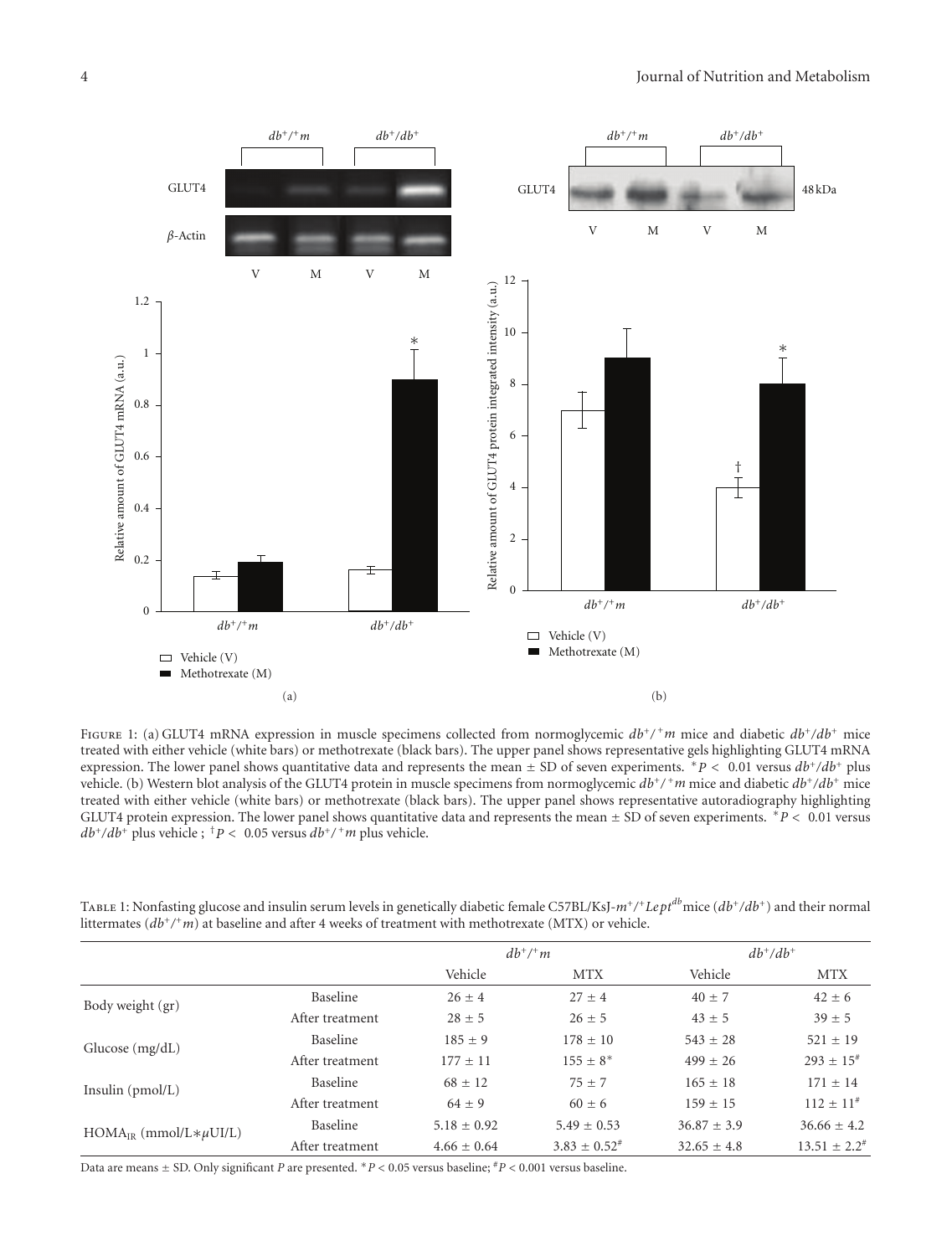Our data suggest that GLUT4 expression can be induced by substances such as MTX that enhance the natural ability of cells to accumulate AICAR.

In our experiments, the increase of GLUT4 expression in *db*+*/db*<sup>+</sup> mice was associated with a marked decrease of both glucose and insulin concentrations, confirming that the level of expression of this transporter in skeletal muscle may be crucial for the regulation of total body glucose homeostasis and insulin resistance.

Similarly, the increase of GLUT4 expression induced by chronic AICAR administration was associated with a reduction of blood glucose levels [\[37](#page-6-0)] and an improvement of the other features of the metabolic syndrome [\[19\]](#page-5-4). These evidences suggest that the manipulation of GLUT4 expression by different means might be useful for ameliorating overall metabolic control in diabetes. Our results, demonstrating that MTX is able to increase GLUT4 expression and to improve glucose metabolism in diabetic animals, are in line with these observations.

Notably, beside the effects mediated by GLUT4 expression on metabolic control, AICAR accumulation may improve glucose levels also through a direct inhibition of gluconeogenesis. An in vitro study on isolated rat hepatocytes showed that AICAR was able to inhibit the production of glucose from several gluconeogenic precursors, in a dosedependent manner, probably because of the inhibition of fructose-1,6-bisphosphatase by ZMP [\[38\]](#page-6-1).

Nevertheless, since MTX is able to influence several other enzymes not thought to control AMPK activity [\[39](#page-6-2)], we cannot rule out the possibility that this drug might exert its effects on glucose metabolism also through mechanisms different from AICAR accumulation.

The anti-inflammatory properties of MTX may have helped to ameliorate the severity of diabetic pathology in our study, given the known involvement of inflammatory cytokines such as hsCRP, IL-6 in the development of insulin resistance, type 2 diabetes, and its long-term cardiovascular complications [\[40](#page-6-3), [41](#page-6-4)]. MTX can modulate the expression of these cytokines, and recent studies suggest that it may also have a beneficial effect on cardiovascular mortality, which is not observed with other antirheumatic drugs [\[42](#page-6-5)].

Interestingly, Nf-kB pathway seems to be involved in the hypoglycaemic effects of anti-inflammatory drugs, and MTX has been shown to suppress NF-kB activation [\[43\]](#page-6-6). Furthermore, at the same doses used in our study, MTX improved diabetic nephropathy in another animal model of diabetes, through the inhibition of NF-kB pathway [\[44\]](#page-6-7).

To date, the potential antidiabetic effects of NF-kB suppression induced by different anti-inflammatory drugs are currently being tested in several clinical trials [\[45](#page-6-8)[–47\]](#page-6-9). Unfortunately, clinical data on the effects of MTX on glucose control are sparse and often influenced by the concomitant use of other drugs, such as corticosteroids. In a study on children with lymphoblastic leukemia (ALL), Halonen et al. reported that hypoglycaemia was among the side effects associated with high-dose MTX and 6-mercaptopurine (6MP) [\[48\]](#page-6-10), but this effect was related to a reduced supply of neoglucogenic substrates [\[49\]](#page-6-11). Another small study in rheumatoid arthritis patients with type 2 diabetes reported

that hydroxychloroquine determined a greater reduction of glucose control, as assessed by  $HbA_{1c}$  levels when compared to MTX, although these results were not adjusted for concomitant therapy with corticosteroids, that was more used in MTX patients [\[50\]](#page-6-12).

Conversely, another intervention study in subjects with new onset type 1 diabetes reported that a combination therapy of cyclosporine and MTX induced a temporary remission of the disease with a decrease of the required insulin doses [\[51\]](#page-6-13).

Although our study shows that MTX alone can improve glucose metabolism in animal model of type 2 diabetes and although MTX is widely prescribed as the main therapy for a number of chronic inflammatory disorders, its potential use for the chronic treatment of type 2 diabetes is not practical because of its toxicity and potentially harmful side effects. Nevertheless, our study suggests that targeting AICAR transformylase or using compounds that enhance intracellular AICAR production might be able to exert the same downstream effects of artificial AICAR administration on skeletal muscle GLUT4 expression and glucose homeostasis.

These findings open new perspectives, encouraging the search of other less harmful antifolates that, either by inhibiting AICAR transformylase or by increasing AICAR *in vivo* production, might have a potential application for the treatment of type 2 diabetes and other insulin-resistant conditions.

#### <span id="page-4-0"></span>**References**

- <span id="page-4-1"></span>[1] T. Hayashi, J. F. P. Wojtaszewski, and L. J. Goodyear, "Exercise regulation of glucose transport in skeletal muscle," *American Journal of Physiology*, vol. 273, no. 6, pp. E1039–E1051, 1997.
- <span id="page-4-2"></span>[2] J. W. Kennedy, M. F. Hirshman, E. V. Gervino et al., "Acute exercise induces GLUT4 translocation in skeletal muscle of normal human subjects and subjects with type 2 diabetes," *Diabetes*, vol. 48, no. 5, pp. 1192–1197, 1999.
- <span id="page-4-4"></span>[3] H. P. Lauritzen and J. D. Schertzer, "Measuring GLUT4 translocation in mature muscle fibers," *American Journal of Physiology*, vol. 299, no. 2, pp. E169–E179, 2010.
- <span id="page-4-3"></span>[4] H. P. Lauritzen, H. Galbo, T. Toyoda, and L. J. Goodyear, "Kinetics of contraction-induced GLUT4 translocation in skeletal muscle fibers from living mice," *Diabetes*, vol. 59, no. 9, pp. 2134–2144, 2010.
- [5] J. M. Corton, J. G. Gillespie, and D. G. Hardie, "Role of the AMP-activated protein kinase in the cellular stress response," *Current Biology*, vol. 4, no. 4, pp. 315–324, 1994.
- [6] W. W. Winder and D. G. Hardie, "Inactivation of acetyl-CoA carboxylase and activation of AMP-activated protein kinase in muscle during exercise," *American Journal of Physiology*, vol. 270, no. 2, pp. E299–E304, 1996.
- [7] C. A. Hutber, D. G. Hardie, and W. W. Winder, "Electrical stimulation inactivates muscle acetyl-CoA carboxylase and increases AMP-activated protein kinase," *American Journal of Physiology*, vol. 272, no. 2, pp. E262–E266, 1997.
- [8] N. Kudo, A. J. Barr, R. L. Barr, S. Desai, and G. D. Lopaschuk, "High rates of fatty acid oxidation during reperfusion of ischemic hearts are associated with a decrease in malonyl-CoA levels due to an increase in 5 -AMP-activated protein kinase inhibition of acetyl-CoA carboxylase," *The Journal of Biological Chemistry*, vol. 270, pp. 17513–17520, 1995.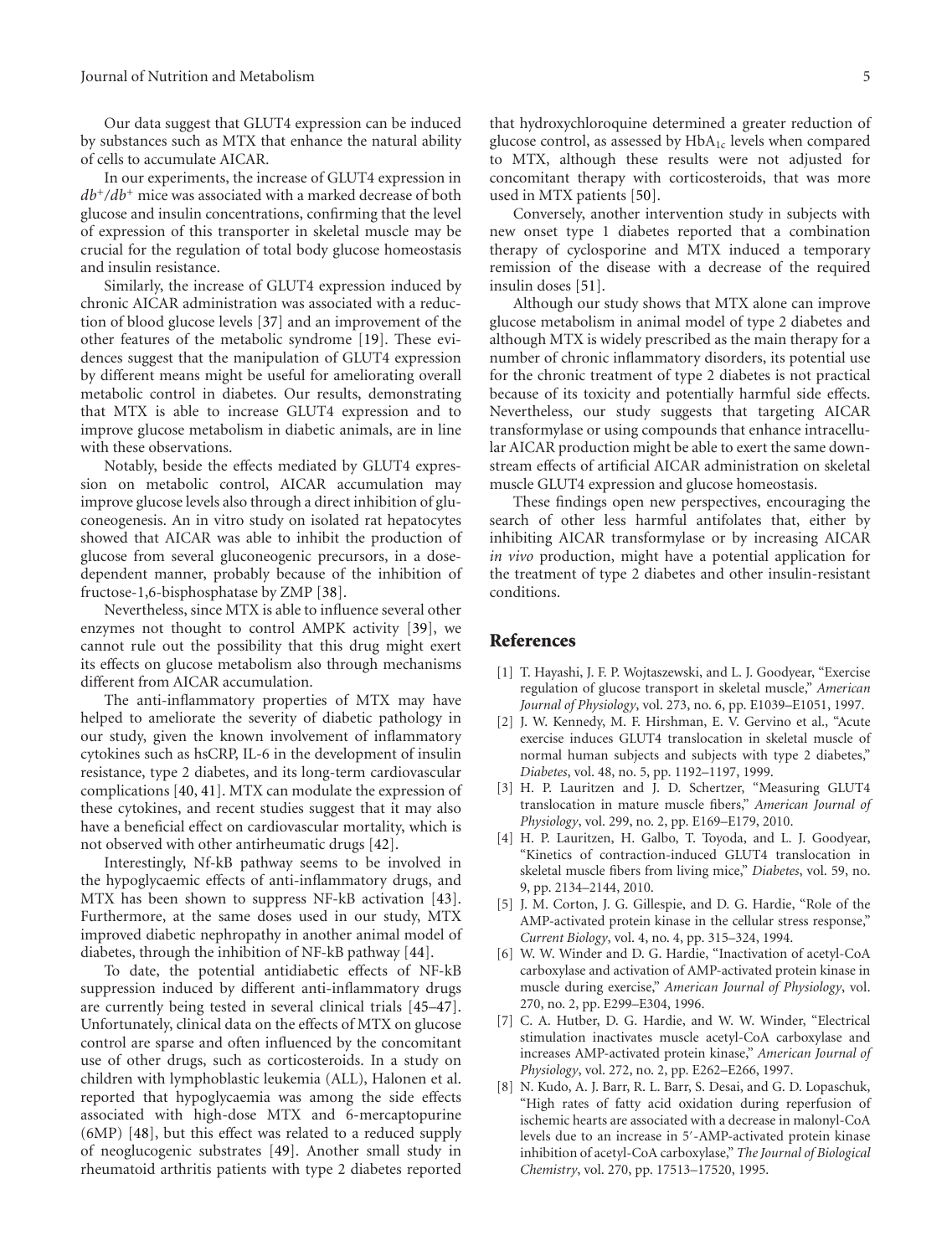- <span id="page-5-0"></span>[9] I. P. Salt, G. Johnson, S. J. H. Ashcroft, and D. G. Hardie, "AMP-activated protein kinase is activated by low glucose in cell lines derived from pancreatic *β* cells, and may regulate insulin release," *Biochemical Journal*, vol. 335, no. 3, pp. 533– 539, 1998.
- <span id="page-5-1"></span>[10] T.-S. Tsao, J. Li, K. S. Chang et al., "Metabolic adaptations in skeletal muscle overexpressing GLUT4: effects on muscle and physical activity," *FASEB Journal*, vol. 15, no. 6, pp. 958–969, 2001.
- <span id="page-5-19"></span>[11] A. Zisman, O. D. Peroni, E. D. Abel et al., "Targeted disruption of the glucose transporter 4 selectively in muscle causes insulin resistance and glucose intolerance," *Nature Medicine*, vol. 6, no. 8, pp. 924–928, 2000.
- <span id="page-5-2"></span>[12] L. I. Koranyi, R. E. Bourey, H. Vuorinen-Markkola et al., "Level of skeletal muscle glucose transporter protein correlates with insulin-stimulated whole body glucose disposal in man," *Diabetologia*, vol. 34, no. 10, pp. 763–765, 1991.
- <span id="page-5-3"></span>[13] J. M. Corton, J. G. Gillespie, S. A. Hawley, and D. G. Hardie, "5-aminoimidazole-4-carboxamide ribonucleoside: a specific method for activating AMP-activated protein kinase in intact cells?" *European Journal of Biochemistry*, vol. 229, no. 2, pp. 558–565, 1995.
- [14] G. F. Merrill, E. J. Kurth, D. G. Hardie, and W. W. Winder, "AICA riboside increases AMP-activated protein kinase, fatty acid oxidation, and glucose uptake in rat muscle," *American Journal of Physiology*, vol. 273, no. 6, pp. E1107–E1112, 1997.
- <span id="page-5-18"></span>[15] J. L. Hall, W. L. Sexton, and W. C. Stanley, "Exercise training attenuates the reduction in myocardial GLUT-4 in diabetic rats," *Journal of Applied Physiology*, vol. 78, no. 1, pp. 76–81, 1995.
- [16] T. Ploug, B. M. Stallknecht, O. Pedersen et al., "Effect of endurance training on glucose transport capacity and glucose transporter expression in rat skeletal muscle," *American Journal of Physiology*, vol. 259, no. 6, pp. E778–E786, 1990.
- [17] B. F. Holmes, E. J. Kurth-Kraczek, and W. W. Winder, "Chronic activation of 5 -AMP-activated protein kinase increases GLUT-4, hexokinase, and glycogen in muscle," *Journal of Applied Physiology*, vol. 87, no. 5, pp. 1990–1995, 1999.
- [18] W. W. Winder, B. F. Holmes, D. S. Rubink, E. B. Jensen, M. Chen, and J. O. Holloszy, "Activation of AMP-activated protein kinase increases mitochondrial enzymes in skeletal muscle," *Journal of Applied Physiology*, vol. 88, no. 6, pp. 2219–2226, 2000.
- <span id="page-5-4"></span>[19] E. S. Buhl, N. Jessen, O. Schmitz et al., "Chronic treatment with 5-aminoimidazole-4-carboxamide-1-*β*-D-ribofuranoside increases insulin-stimulated glucose uptake and GLUT4 translocation in rat skeletal muscles in a fiber type-specific manner," *Diabetes*, vol. 50, no. 1, pp. 12–17, 2001.
- <span id="page-5-5"></span>[20] M. E. Weinblatt, A. L. Maier, P. A. Fraser, and J. S. Coblyn, "Long term prospective study of methotrexate in rheumatoid arthritis: conclusion after 132 months of therapy," *Journal of Rheumatology*, vol. 25, no. 2, pp. 238–242, 1998.
- <span id="page-5-11"></span>[21] B. G. Feagan, R. N. Fedorak, E. J. Irvine et al., "A comparison of methotrexate with placebo for the maintenance of remission in Crohn's disease: North American Crohn's study group investigators," *The New England Journal of Medicine*, vol. 342, no. 22, pp. 1627–1632, 2000.
- <span id="page-5-6"></span>[22] L. Genestier, R. Paillot, L. Quemeneur, K. Izeradjene, and J. P. Revillard, "Mechanisms of action of methotrexate," *Immunopharmacology*, vol. 47, no. 2-3, pp. 247–257, 2000.
- <span id="page-5-7"></span>[23] J. E. Baggott, W. H. Vaughn, and B. B. Hudson, "Inhibition of 5-aminoimidazole-4-carboxamide ribotide transformylase,

adenosine deaminase and 5 -adenylate deaminase by polyglutamates of methotrexate and oxidized folates and by 5 aminoimidazole-4-carboxamide riboside and ribotide," *Biochemical Journal*, vol. 236, no. 1, pp. 193–200, 1986.

- <span id="page-5-8"></span>[24] N. Hornung, K. Stengaard-Pedersen, E. Ehrnrooth, T. Ellingsen, and J. H. Poulsen, "The effects of low-dose methotrexate on thymidylate synthetase activity in human peripheral blood mononuclear cells," *Clinical and Experimental Rheumatology*, vol. 18, no. 6, pp. 691–698, 2000.
- [25] L. Morabito, M. C. Montesinos, D. M. Schreibman et al., "Methotrexate and sulfasalazine promote adenosine release by a mechanism that requires Ecto-5 -nucleotidase-mediated conversion of adenine nucleotides," *The Journal of Clinical Investigation*, vol. 101, no. 2, pp. 295–300, 1998.
- <span id="page-5-10"></span>[26] B. N. Cronstein, D. Naime, and E. Ostad, "The anti-inflammatory mechanism of methotrexate: increased adenosine release at inflamed sites diminishes leukocytes accumulation in an in vivo model of inflammation," *The Journal of Clinical Investigation*, vol. 92, no. 6, pp. 2675–2682, 1993.
- [27] M. C. Montesinos, M. Takedachi, L. F. Thompson, T. F. Wilder, P. Fernández, and B. N. Cronstein, "The antiinflammatory mechanism of methotrexate depends on extracellular conversion of adenine nucleotides to adenosine by ecto-5 nucleotidase: findings in a study of ecto-5 -nucleotidase genedeficient mice," *Arthritis and Rheumatism*, vol. 56, no. 5, pp. 1440–1445, 2007.
- <span id="page-5-9"></span>[28] A. B. Reiss, S. E. Carsons, K. Anwar et al., "Atheroprotective effects of methotrexate on reverse cholesterol transport proteins and foam cell transformation in human THP-1 monocyte/macrophages," *Arthritis and Rheumatism*, vol. 58, no. 12, pp. 3675–3683, 2008.
- <span id="page-5-12"></span>[29] D. R. Matthews, J. P. Hosker, A. S. Rudenski, B. A. Naylor, D. F. Treacher, and R. C. Turner, "Homeostasis model assessment: insulin resistance and *β*-cell function from fasting plasma glucose and insulin concentrations in man," *Diabetologia*, vol. 28, no. 7, pp. 412–419, 1985.
- <span id="page-5-13"></span>[30] E. S. Buhl, N. Jessen, R. Pold, T. Ledet, A. Flyvbjerg, and S. B. Pedersen, "Long-term AICAR administration reduces metabolic disturbances and lowers blood pressure in rats displaying features of the insulin resistance syndrome," *Diabetes*, vol. 51, no. 7, pp. 2199–2206, 2002.
- <span id="page-5-14"></span>[31] H. Tian and B. N. Cronstein, "Understanding the mechanisms of action of methotrexate: implications for the treatment of rheumatoid arthritis," *Bulletin of the NYU Hospital for Joint Diseases*, vol. 65, no. 3, pp. 168–173, 2007.
- <span id="page-5-15"></span>[32] M. C. Towler and D. G. Hardie, "AMP-activated protein kinase in metabolic control and insulin signaling," *Circulation Research*, vol. 100, no. 3, pp. 328–341, 2007.
- <span id="page-5-16"></span>[33] R. R. Russell III, R. Bergeron, G. I. Shulman, and L. H. Young, "Translocation of myocardial GLUT-4 and increased glucose uptake through activation of AMPK by AICAR," *American Journal of Physiology*, vol. 277, no. 2, pp. H643–H649, 1999.
- [34] E. J. Kurth-Kraczek, M. F. Hirshman, L. J. Goodyear, and W. W. Winder, "5' AMP-activated protein kinase activation causes GLUT4 translocation in skeletal muscle," *Diabetes*, vol. 48, no. 8, pp. 1667–1671, 1999.
- <span id="page-5-17"></span>[35] R. Bergeron, R. R. Russell III, L. H. Young et al., "Effect of AMPK activation on muscle glucose metabolism in conscious rats," *American Journal of Physiology*, vol. 276, no. 5, pp. E938– E944, 1999.
- <span id="page-5-20"></span>[36] M. E. Gibbs, J. L. Stock, S. C. McCoid, H. A. Stukenbrok, J. E. Pessin, and R. W. Stevenson, "Glycemic improvement in